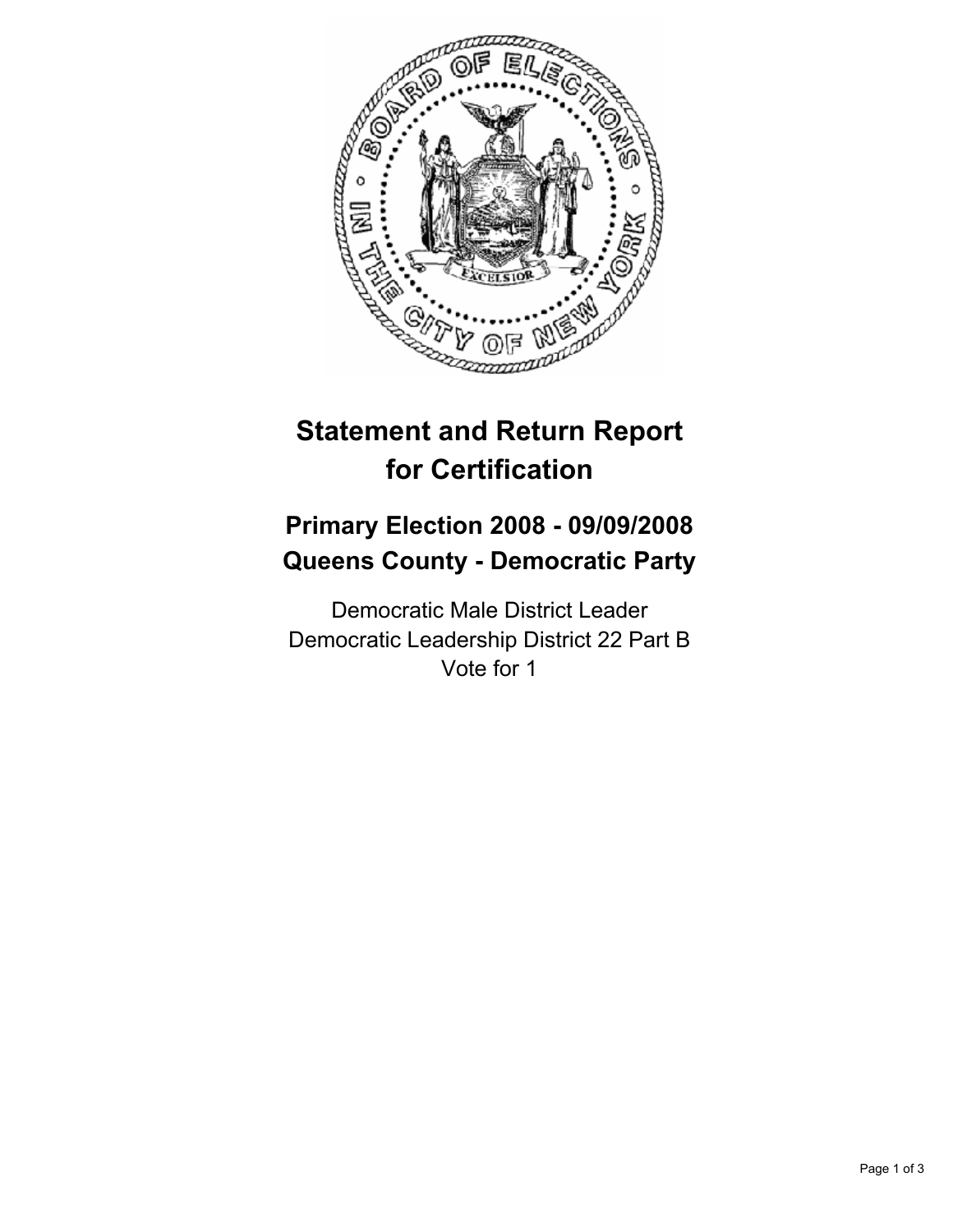

#### **Assembly District 22**

| <b>Total Votes</b>    | 1,352 |
|-----------------------|-------|
| JAMES M WU            | 715   |
| <b>TERENCE Y PARK</b> | 637   |
| AFFIDAVIT             | 130   |
| ABSENTEE/MILITARY     | 58    |
| <b>EMERGENCY</b>      | C     |